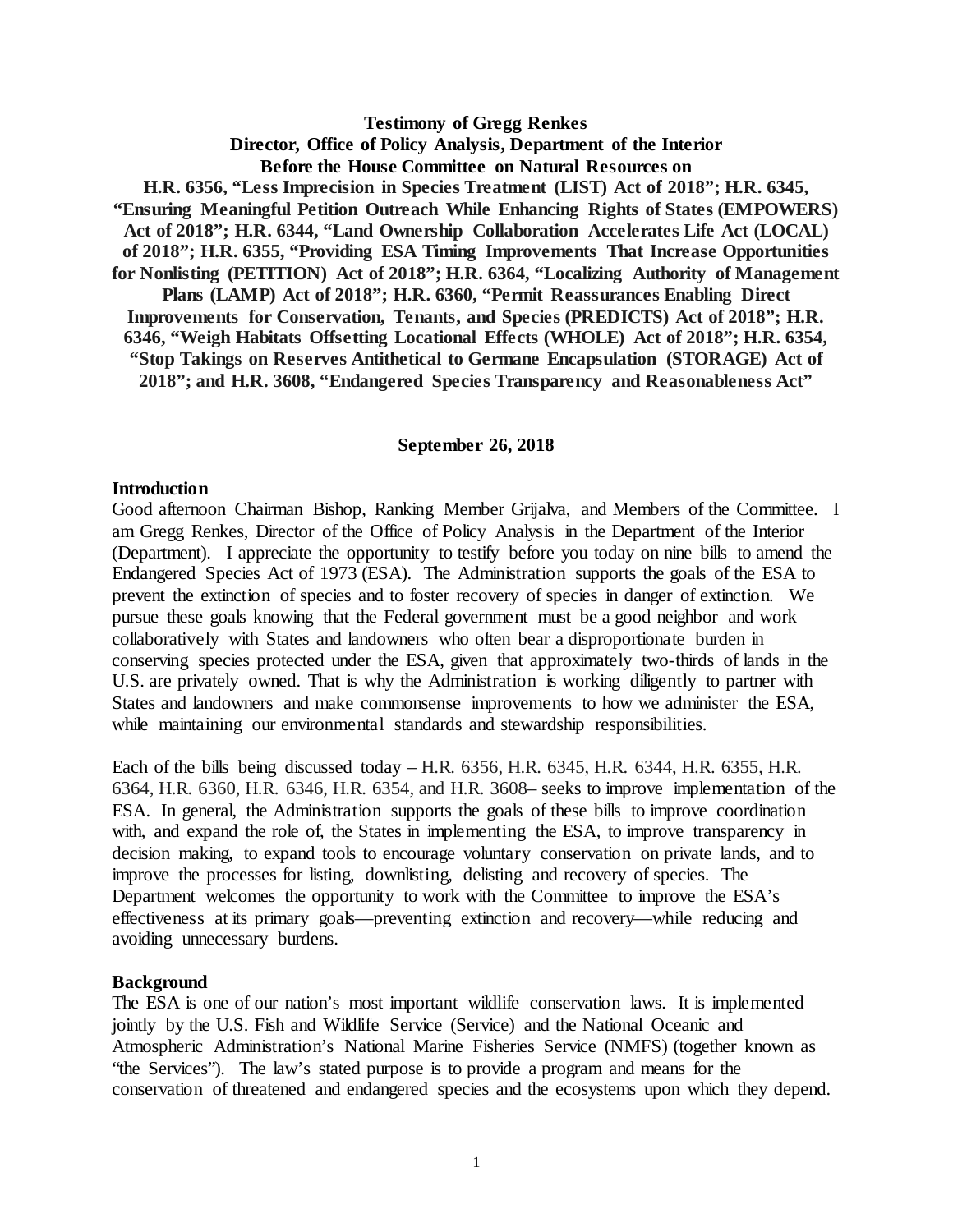When a species is designated as threatened or endangered – or "listed" under the  $ESA - it$  is in urgent need of help. The law directs the Services to use the best available scientific and commercial information to determine whether a species needs to be listed, to identify and address the threats to the species, and to facilitate the recovery of the species.

#### **Administration Priorities**

The Administration is committed to making the ESA work for the American people. The ESA has had some notable success since its passage over 40 years ago – bald eagles and peregrine falcons, once rare in the lower 48 States, are fully recovered, and we have brought species like the California condor and black-footed ferret back from the very brink of extinction. But as we look at our record of delisting and recovery there is clearly room for improvement. Implementation of the law regularly generates frustration and controversy among private landowners, States, regulated industries, and environmental advocates alike. Some argue that getting species on the list is easier than getting them off. Particularly in western States, the law and certain species have become lightning rods for intense disagreement.

Our commitment to improving implementation of the ESA is reflected in the Administration's Reform Plan and Reorganization Recommendations which includes a proposal to merge the Department of Commerce's NMFS with the Service. This merger would consolidate the administration of the ESA and Marine Mammal Protection Act in one agency and combine the Service's science and management capacity, resulting in more consistent Federal fisheries and wildlife policy and improved service to stakeholders and the public, particularly on infrastructure permitting.

The Department is focused on improving implementation of the ESA and has placed a high priority on regulatory reform. A modern vision of conservation is one that uses cooperative federalism, public-private partnerships, market-based solutions, the best available science, and sensible regulations in order to achieve the greatest good in the longest term. To that end, in July of this year, the Service and NMFS jointly proposed regulations to modify the parameters for federal agency consultation; clarify and improve some of the standards under which listings, delisting, reclassifications, and critical habitat designations are made; and adopt a change in approach to how the Service applies protections to threatened species. These proposed revisions are based on public input, the best available science, and best practices and are intended to improve conservation results and reduce the regulatory burden on the American people.

In addition to pursuing these regulatory revisions, the Department and the Service continue to work to address concerns raised by State and local governments, as well as other stakeholders, through administrative initiatives to improve implementation of the ESA. As part of these efforts, the Service has sought to bring greater transparency and predictability to the listing process, which benefits stakeholders and the public. To achieve this, the Service developed and released a National Listing Workplan, which prioritizes listing and critical habitat decisions over a seven year period. In addition to providing transparency and predictability, the workplan helps the Service and its partners be strategic in delivering conservation on the ground to prevent the need to list species under the ESA. The workplan identifies candidate species and species petitioned for listing and undergoing a 12-month finding.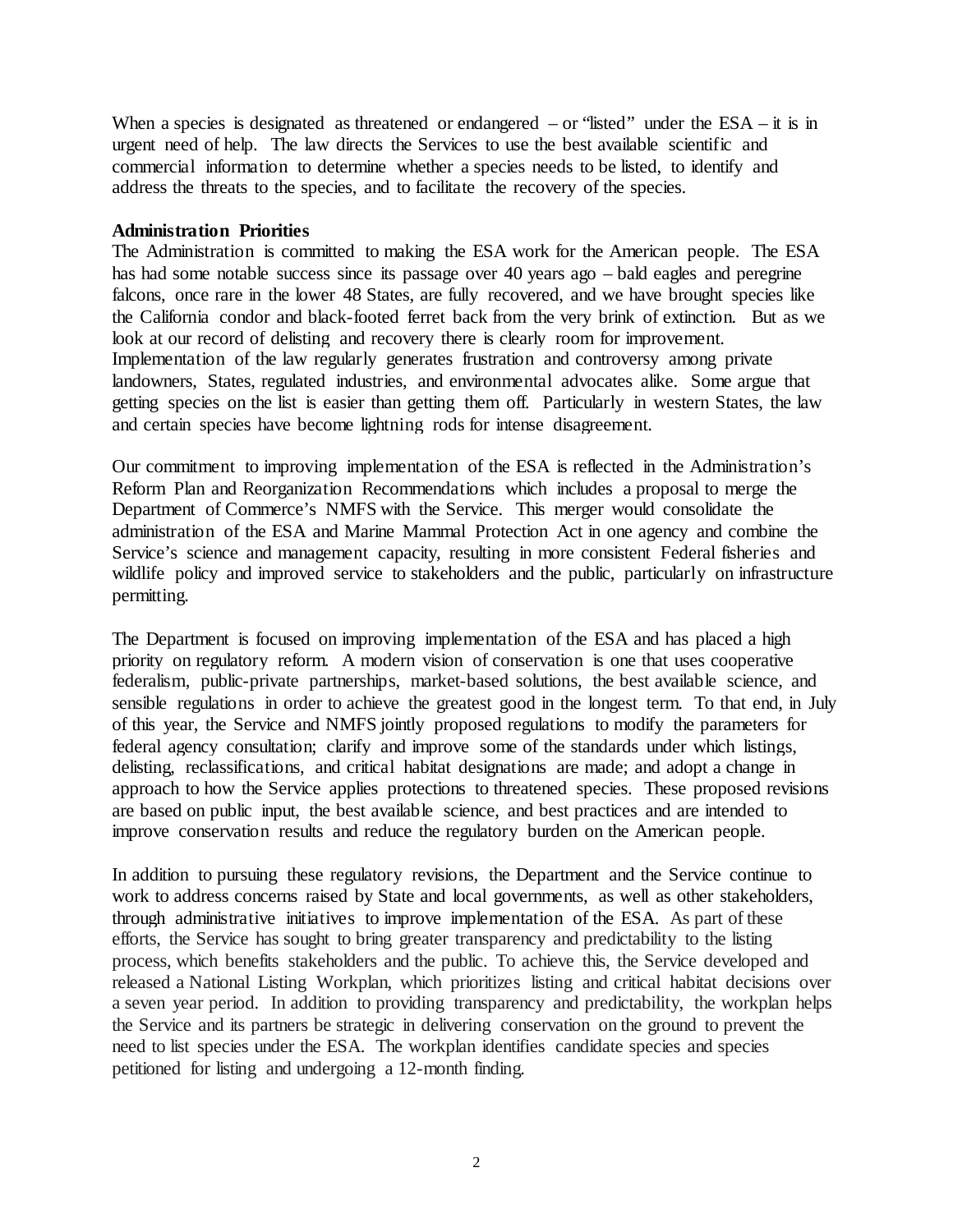In a similar vein, late last year, the Service also developed a National Downlisting and Delisting Workplan that outlines upcoming actions addressing five-year status reviews, petitions undergoing a 12-month finding, and proposed rules to downlist and delist species over a three year period. The workplan was developed to provide greater predictability regarding the timing of recovery actions.

The Service also developed the Species Status Assessment (SSA) framework as part of the ongoing effort to improve implementation of the ESA and enhance conservation success. An SSA is a focused, science-based, repeatable, and rigorous assessment of a species' ability to maintain self-sustaining populations over time. The result is a single document that delivers foundational science for informing all ESA decisions, including listing determinations, consultations, grant allocations, permitting, and recovery planning.

When it comes to developing guidance on how to best help listed species achieve recovery, the Service has revised its approach. Informed by the Species Status Assessment, the Services is improving and streamlining the way it develops recovery plans to produce them faster and with more flexibility to adapt to new information or circumstances affecting species.

Additionally, the Service is tackling the backlog of recovery plans, five year status reviews, and delisting and downlisting actions. The Service must manage its multiple responsibilities for recovery planning, recovery actions, delisting and downlisting rulemaking, and five year status reviews concurrently and is working to develop a national multi-year strategy to ensure balance among these responsibilities. In the FY2019 Budget, the Administration proposed modest funding increases to expand the Service's capacity to ensure that recovery plans have objective and measurable recovery criteria and to address five-year status review recommendations.

Finally, the Department and Service are committed to being good partners to the states and working to incorporate that in all they do. In support of that, earlier this month, Secretary Zinke issued a Memorandum to all Bureaus reaffirming the authority of the States to exercise their legal authority to regulate fish and wildlife species on Federal public lands and waters, except as otherwise required by Federal law. The Secretary recognizes that States are good stewards of our natural resources and practice sound management of fish and wildlife while allowing appropriate opportunities for citizens to enjoy public resources.

I offer the following comments on the individual bills under consideration today.

# **H.R. 6356 – Less Imprecision in Species Treatment (LIST) Act of 2018**

The LIST Act would require the Secretary to initiate a delisting rule when a species meets the recovery goals described in an associated recovery plan, or when the Secretary determines that the species is recovered based on available information. It requires a species to be delisted if the Secretary finds that it was listed based on inaccurate, fraudulent, or misrepresentative information. Additionally, it would prevent parties from submitting petitions for a period of ten years if the Secretary determines that they knowingly submitted fraudulent species data. The LIST Act would transform recovery plans from advisory documents, the content of which are not subject to legal challenge, into action-forcing documents. If enacted, recovery plans would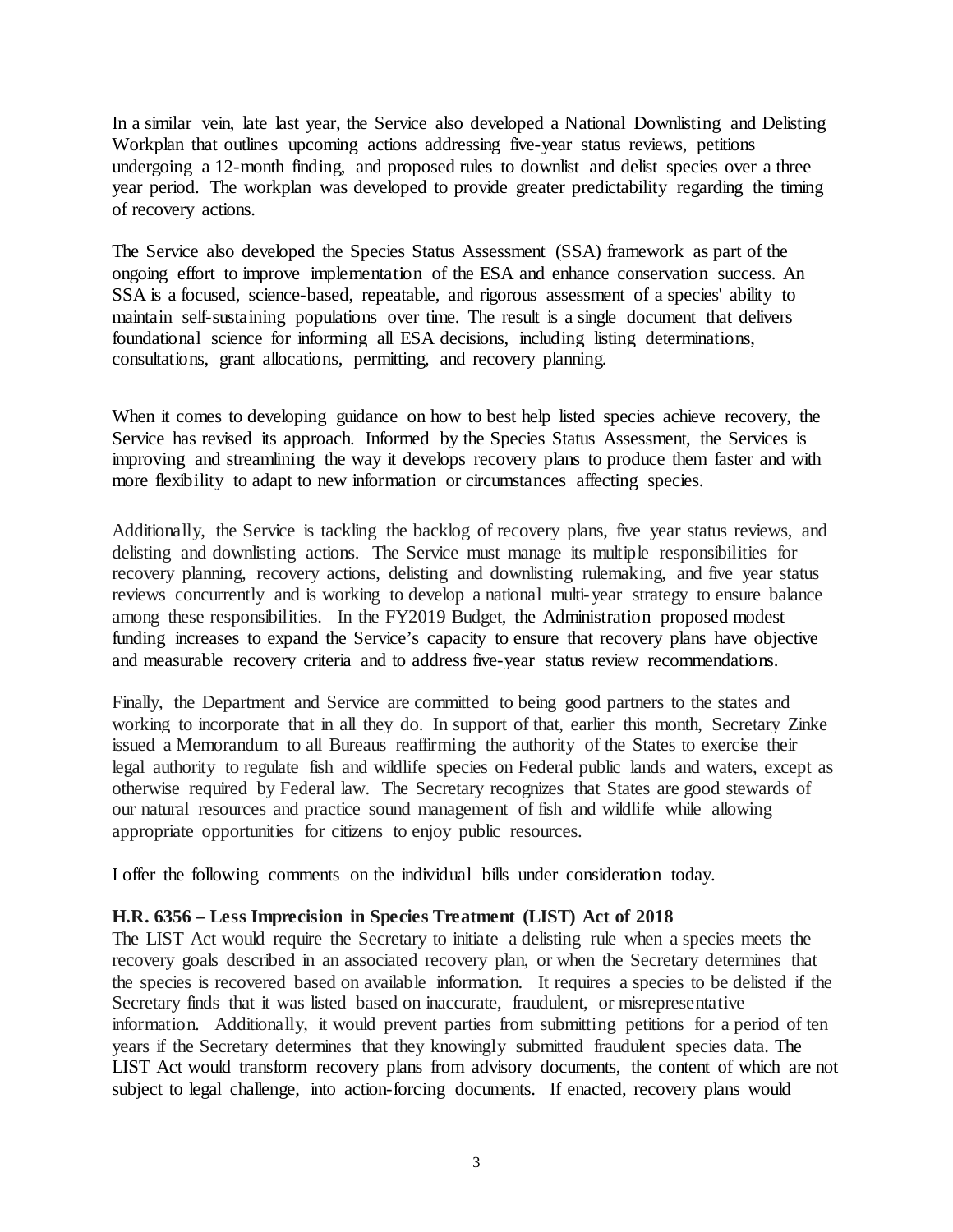become decision documents and may be subject to legal challenge. The bill would also shield negative petition findings and delisting determinations from public review and comment, and shield a subset of negative findings from judicial review, while retaining those public participation and oversight mechanisms for positive petition findings and listing determinations.

The Department and the Service values science-based decision making and want to ensure that it continues. The Department would welcome the opportunity to work with the Committee on these areas of the bill.

#### **H.R. 6345 – Ensuring Meaningful Petition Outreach While Enhancing Rights of States (EMPOWERS) Act of 2018**

The EMPOWERS Act would require petitioners to notify affected States and counties prior to submitting petitions to the Secretary. It would also enable States to advise the Secretary on petitions and require the Secretary to demonstrate that the information provided by a State or county government is incorrect if the Secretary disagrees with a recommendation that the petition is not warranted. The bill would also require the Secretary to provide advance notice to affected States and counties of a proposed regulation, invite recommendations from the State and county governments, and require the Secretary to respond within a certain timeframe if the Secretary disagrees with a not warranted recommendation.

The Department supports advance notification from petitioners to State governments regarding forthcoming petitions as an important means of increasing transparency and raising awareness among affected entities, and recently revised the regulations governing processing of petitions to require such advance notification. The Department welcomes the information, data, and advice provided by State and local governments. The Secretary will continue to make species determinations based on the best available scientific and commercial information. State fish and wildlife agencies are expert agencies in the conservation of fish, wildlife and plants, and the Service makes special effort to obtain information from those agencies and give special consideration to their views. Federal agencies will continue to work with the States and local communities to ensure the best possible science is used for decision making. For wide ranging species, the requirement to provide advance notification and treat information from county governments as the best available science will be procedurally burdensome and problematic. Additionally, requirements and associated deadlines related to proposed regulations in the bill may increase workload for agency staff and may expose the Department to additional litigation risk. We welcome the opportunity to discuss these issues with the Committee.

#### **H.R. 6344 – Land Ownership Collaboration Accelerates Life Act (LOCAL) of 2018**

The LOCAL Act would establish new programs administered by the Secretary to incentivize voluntary conservation on private lands. These include incentive payments for short-term conservation agreements for listed species; cost-share payments and incidental take permits for long-term conservation contracts for listed species, candidate species, or species of concern; incentive payments for the preservation of habitat for listed species; and grants for private landowners implementing conservation practices for listed species on their land. It also establishes a habitat conservation planning loan program for State and local governments. The bill also creates an aid program to compensate landowners for the fair market value of a project on their land that would not comply with section 9(a). Additionally, the bill requires the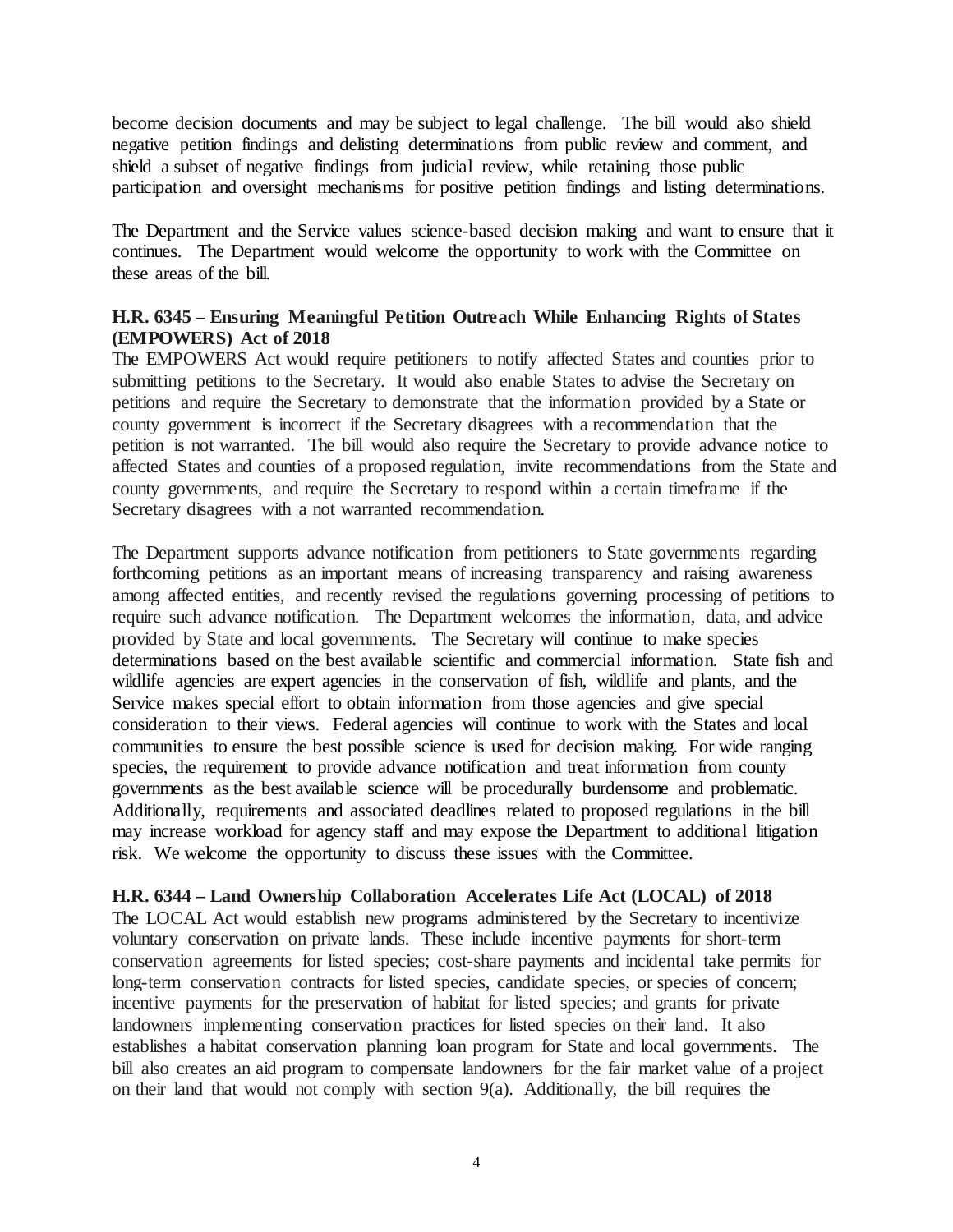Secretary to review applications for incidental take permits for private landowners within a certain timeframe.

The Department strongly supports voluntary conservation agreements for species and habitats and recognizes the need for incentives to encourage broad participation. To that end, the Service offers Candidate Conservation Agreements with Assurances (CCAAs), Safe Harbor Agreements (SHAs), and Habitat Conservation Plans (HCPs) to landowners, with the incentive for participation primarily based on regulatory assurances. This bill would direct the Service to offer a variety of new species and habitat conservation programs to landowners, with the primary incentive for participation being financial support. Considering the creation of a significant new financial assistance program requires careful consideration of budgetary impacts to ensure consistency with the Administration's broader fiscal goals. While Federal funding, to the extent that it is available, could provide strong incentives to encourage conservation efforts by additional landowners, we would like to work with the Committee to promote broader participation in CCAAs, SHAs, and HCPs, which all provide regulatory assurances.

In light of the overlap between the provisions of H.R. 6344, H.R. 6360, and H.R. 6364 concerning voluntary conservation agreement vehicles and provisions, we recommend that the Committee work with the Department to reconcile the separate but related provisions in these three bills. We would like to work with the Committee to ensure these programs are structured in a manner consistent with the Administration's proposals to achieve operational efficiencies in similar conservation programs managed by the U.S. Department of Agriculture.

# **H.R. 6355 -- Providing ESA Timing Improvements That Increase Opportunities for Nonlisting (PETITION) Act of 2018**

The PETITION Act would establish a procedure through which the Secretary could declare "petition backlogs" for 90-day and 12-month findings. It would set guidelines and restrictions for the Secretary's work on petitions during a backlog period, and would establish deadlines for completing review of listing and uplisting petitions. Additionally, it shields from judicial review any negative 90-day and 12-month findings for listing or uplisting petitions made due to the expiration of a deadline set in the bill.

The Department appreciates and supports the goals of the PETITION Act to address the workload challenges associated with the petition process. And while we agree with the need to focus efforts on recovery and delisting, we would like to work with the Committee to determine more appropriate deadlines that would not place additional constraints on the work of the agency.

# **H.R. 6364 -- Localizing Authority of Management Plans (LAMP) Act of 2018**

The LAMP Act would authorize the Secretary to delegate to a State the authority to manage listed species in that State. It would also expand the existing authority for the Service to establish cooperative agreements with States to also cover agreements with groups of States, political subdivisions of States, Indian Tribes, local governments, and non-Federal persons.

The Department appreciates and supports the goals of the LAMP Act to expand the role of State, local, and Tribal governments, and individuals in implementing the ESA. The Department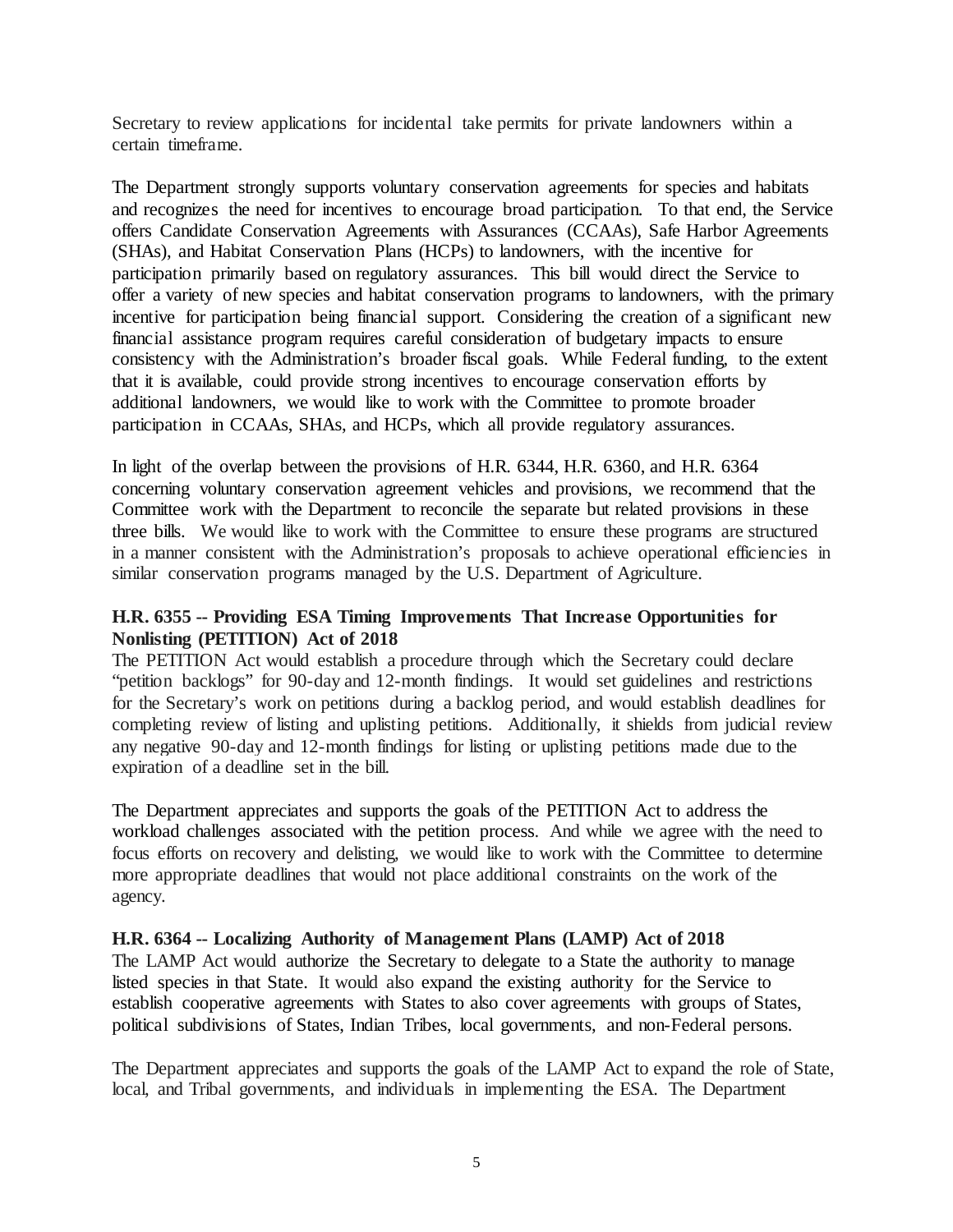would like to work with the Committee on the practical application of this bill and the implications to the public.

The LAMP Act would re-shape the relationship between the Services and non-Federal parties in conserving species under the ESA. By replacing the permitting authorities of the ESA that underlie existing voluntary conservation agreements with a straight-forward exemption from the take prohibitions under the ESA, we are uncertain how this would affect incidental take permitting and look forward to working with the bill's sponsors to better understand their intent. Additionally, the provisions authorizing the Secretary to delegate ESA authorities to a State are silent with regard to the implementing regulations, policies, and procedural manuals that guide the details of implementing the Act across the country. As written, this language has the potential to authorize variable ESA implementation across the country, with different policies and procedures among States and between States and the Services.

We welcome the opportunity to work with the Committee to further consider this legislation and develop provisions that could ensure consistent implementation among Federal and State agencies, and the States themselves.

# **H.R. 6360 -- Permit Reassurances Enabling Direct Improvements for Conservation, Tenants, and Species (PREDICTS) Act of 2018**

The PREDICTS Act would codify certain Federal regulations that enable the development of HCPs, CCAAs, and SHAs. The bill would also authorize the Secretary to provide grants of up to \$10,000 to assist qualifying landowners.

The Department supports the PREDICTS Act, which would codify several important tools we use to incentivize voluntary conservation and provide regulatory predictability to non-federal entities. We would, however, welcome the opportunity to work with the Committee to clarify the approval standard for CCAAs and SHAs to ensure that these plans continue to contribute to species recovery.

# **H.R. 6346 -- Weigh Habitats Offsetting Locational Effects (WHOLE) Act of 2018**

The WHOLE Act would require that when making a determination of whether a Federal action is likely to jeopardize a species, destroy, or adversely modify critical habitat, the Secretary must consider the offsetting effects of all avoidance, minimization, and conservation measures already in place or proposed to be implemented, including habitat conservation measures.

The Department supports the WHOLE Act, which, with one exception, would codify processes already a part of longstanding practice and policy for Federal agency consultation under the ESA. That exception concerns determinations of the effect of Federal actions on designated critical habitat. The legislative language does not limit the offsetting measures to those carried out only within the designated critical habitat. The Department would welcome the opportunity to work with the Committee to improve that language.

# **H.R. 6354 -- Stop Takings on Reserves Antithetical to Germane Encapsulation (STORAGE) Act of 2018**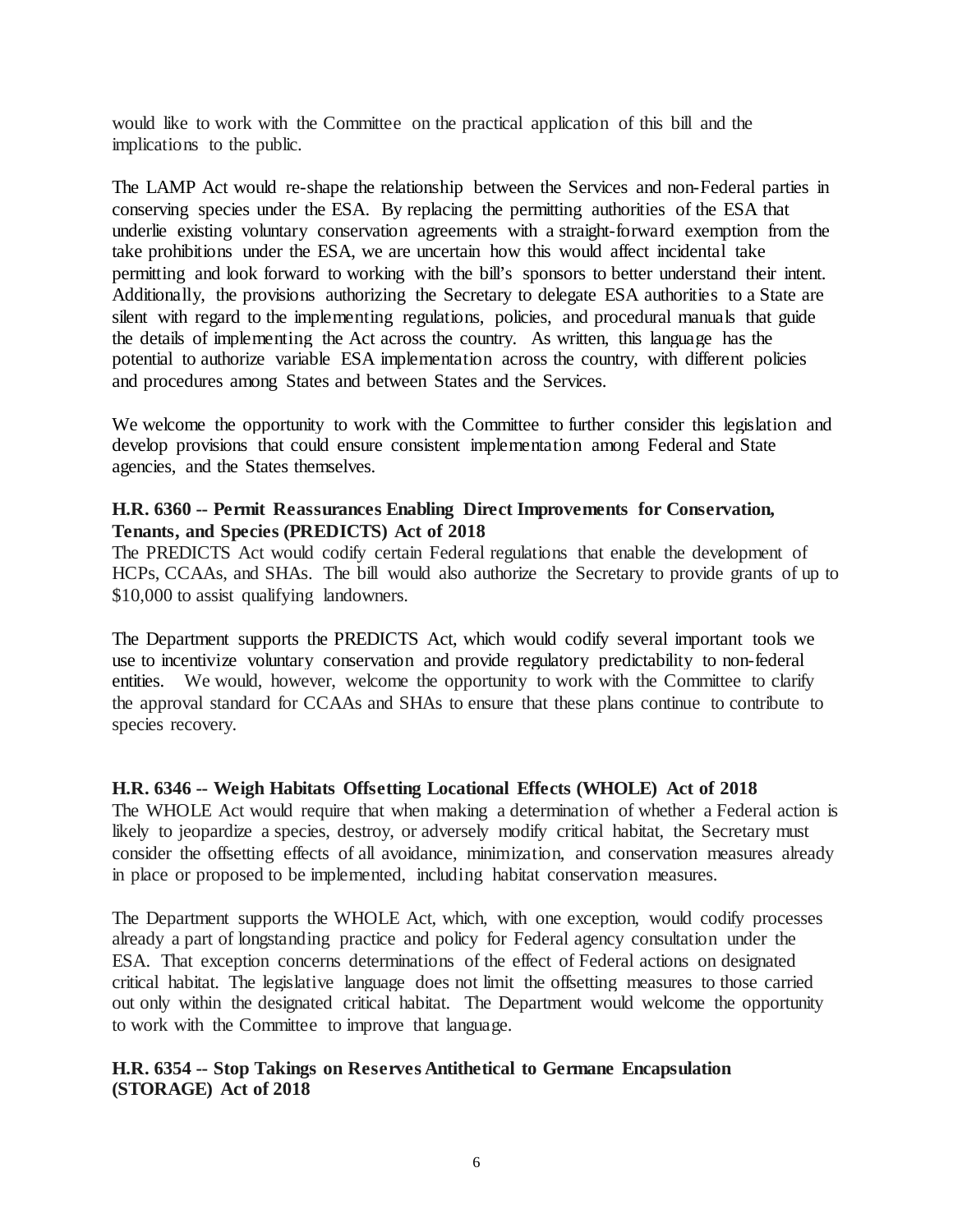The STORAGE Act would prohibit the Secretary from designating critical habitat for any area in a water storage reservoir, water diversion structure, canal, or other water storage, diversion, or delivery facility, where habitat is periodically created and destroyed as a result of changes in water levels caused by the operation of such facility.

The Department supports the intent of the STORAGE Act. While it is current Service practice to not designate critical habitat within the operational pool of water storage reservoirs, if species presence is in direct conflict with the purposes of the facility, there are circumstances where operations and maintenance of conveyance facilities is compatible with the function of critical habitat. The Department would appreciate the opportunity to work with the Committee to refine the language in this legislation.

# **H.R. 3608 -- Endangered Species Transparency and Reasonableness Act**

The Endangered Species Transparency and Reasonableness Act would require that data used in species listings be made publicly available and that all data used shall be provided to States in advance of listing determination. It broadens the definition of "best scientific and commercial information available" to include data provided by State, county, and tribal governments. It requires the Secretary to submit a report to Congress and make public any expenditures related to litigation. Additionally, the bill would cap attorney's fees to prevailing parties in ESA citizen suites at \$125 per hour, consistent with current Federal law governing other actions against the United States.

The Department has worked to address concerns regarding transparency of the data used to make listing determinations. As in previous testimony by this Administration, the Department would recommend modifying this legislation to require the Service to consider all data submitted by States, tribes, and local governments, rather than automatically deeming that data to be the "best scientific and commercial data available" as currently required in the bill. Defining that term to automatically include data submitted by States, tribes, and counties, without regard to its quality, would be a significant departure from scientific integrity standards.

Also as stated in previous testimony by this Administration, this legislation would in effect limit attorneys' fees for successful citizen plaintiffs in ESA cases against the federal government. The time and cost of litigation is one of the significant challenges we face in implementing the ESA. As currently drafted, it is unclear whether the legislation would require that all prevailing fee awards be paid through annual appropriations, rather than having the option to pay through the Judgment Fund as is the case under current law. The Department would welcome the opportunity to work with the Committee to clarify this aspect of the legislation.

# **Conclusion**

The Department recognizes our shared interest in modernizing the ESA and making it work for wildlife and the American people. We appreciate the Committee's attention to this effort. We support the goals of improving the ESA through cooperative federalism, public-private partnerships, market-based solutions, utilization of the best available science, and effective, sensible regulations. We welcome the opportunity to work with the Committee to address some technical modifications to the proposed legislation. The Department is committed to making the ESA as efficient, predictable and effective as possible in accomplishing its purpose of conserving